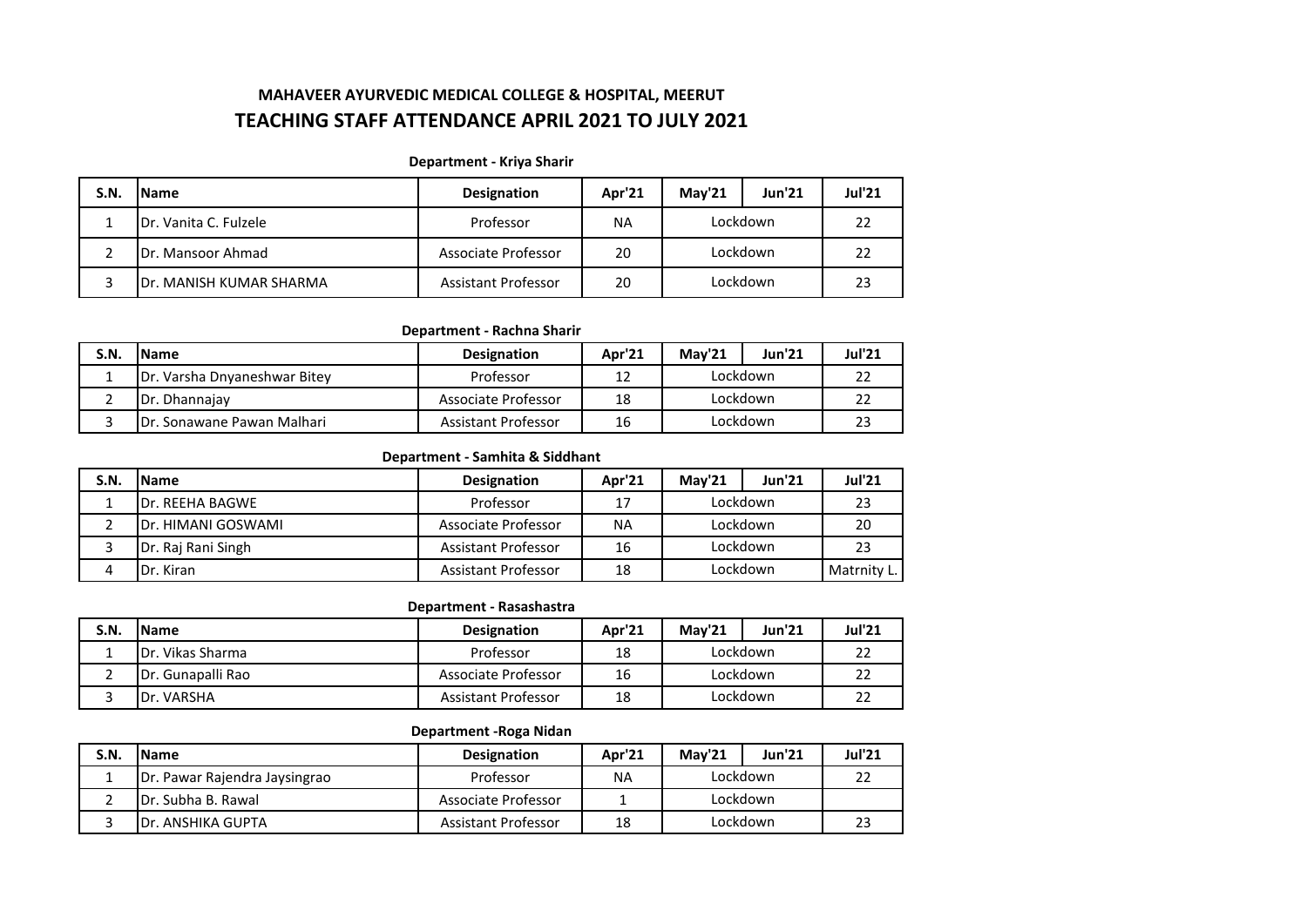#### **Department -Dravyaguna Vigyan**

| S.N. | <b>Name</b>                 | <b>Designation</b>         | Apr'21 | <b>Mav'21</b> | <b>Jun'21</b> | <b>Jul'21</b> |
|------|-----------------------------|----------------------------|--------|---------------|---------------|---------------|
|      | Dr. Ulhas Suryavanshi       | Professor                  | 16     | Lockdown      |               | 23            |
|      | <b>IDr. Arun S. Kumar</b>   | Associate Professor        | 16     | Lockdown      |               |               |
|      | <b>IDr. Asheesh Kandpal</b> | <b>Assistant Professor</b> | 18     | Lockdown      |               |               |

#### **Department - Swasthavritta & Yoga**

| S.N. | <b>Name</b>                  | <b>Designation</b>  | Apr'21 | <b>Mav'21</b> | <b>Jun'21</b> | <b>Jul'21</b> |
|------|------------------------------|---------------------|--------|---------------|---------------|---------------|
|      | <b>IDr. ANUPAM SINGH</b>     | Professor           | 18     | Lockdown      |               |               |
|      | <b>IDr. Timsi Srivastava</b> | Associate Professor | 18     | Lockdown      |               |               |
|      | <b>IDr. HARJEET KAUR</b>     | Assistant Professor | 18     | Lockdown      |               |               |

## **Department - Agad Tantra evam Vidhi Vaidyaka**

| S.N. | <b>IName</b>      | <b>Designation</b>  | Apr'21 | <b>Mav'21</b> | <b>Jun'21</b> | <b>Jul'21</b> |
|------|-------------------|---------------------|--------|---------------|---------------|---------------|
|      | IDr. NAGRAJ S     | Professor           | 18     | Lockdown      |               | 22            |
|      | Dr. NARESH        | Associate Professor | 16     | Lockdown      |               | 22            |
|      | IDr. MANJU KUMARI | Assistant Professor |        | Lockdown      |               | 22            |

#### **Department - Prasuti evam Striroga**

| S.N. | <b>Name</b>                     | <b>Designation</b>         | Apr'21    | Mav'21   | <b>Jun'21</b> | <b>Jul'21</b> |
|------|---------------------------------|----------------------------|-----------|----------|---------------|---------------|
|      | <b>IDr. ANIL PUNDALIK</b>       | Associate Professor        | <b>NA</b> | Lockdown |               | 22            |
|      | Dr. NILESH DALVI                | Associate Professor        | 18        | Lockdown | 21            |               |
|      | Dr. Megha Saroha                | Associate Professor        | 18        | Lockdown |               | 23            |
| 4    | Dr. Jyoti                       | <b>Assistant Professor</b> | 18        | Lockdown |               | 22            |
|      | <b>I</b> Dr. SHAILESH R BODHALE | <b>Assistant Professor</b> | <b>NA</b> | Lockdown |               |               |

#### **Department - Kaumarbhritya**

| S.N. | <b>Name</b>                | <b>Designation</b>  | Apr'21    | <b>Mav'21</b> | <b>Jun'21</b> | <b>Jul'21</b> |
|------|----------------------------|---------------------|-----------|---------------|---------------|---------------|
|      | IDr. Meenal Deepak Badwe   | Professor           | 16        | Lockdown      |               |               |
|      | <b>IDr. SHRUTI PATEKAR</b> | Professor           | <b>NA</b> | Lockdown      |               | 24            |
|      | IDr. ABHISHEK ANAND        | Assistant Professor | 18        | Lockdown      |               |               |